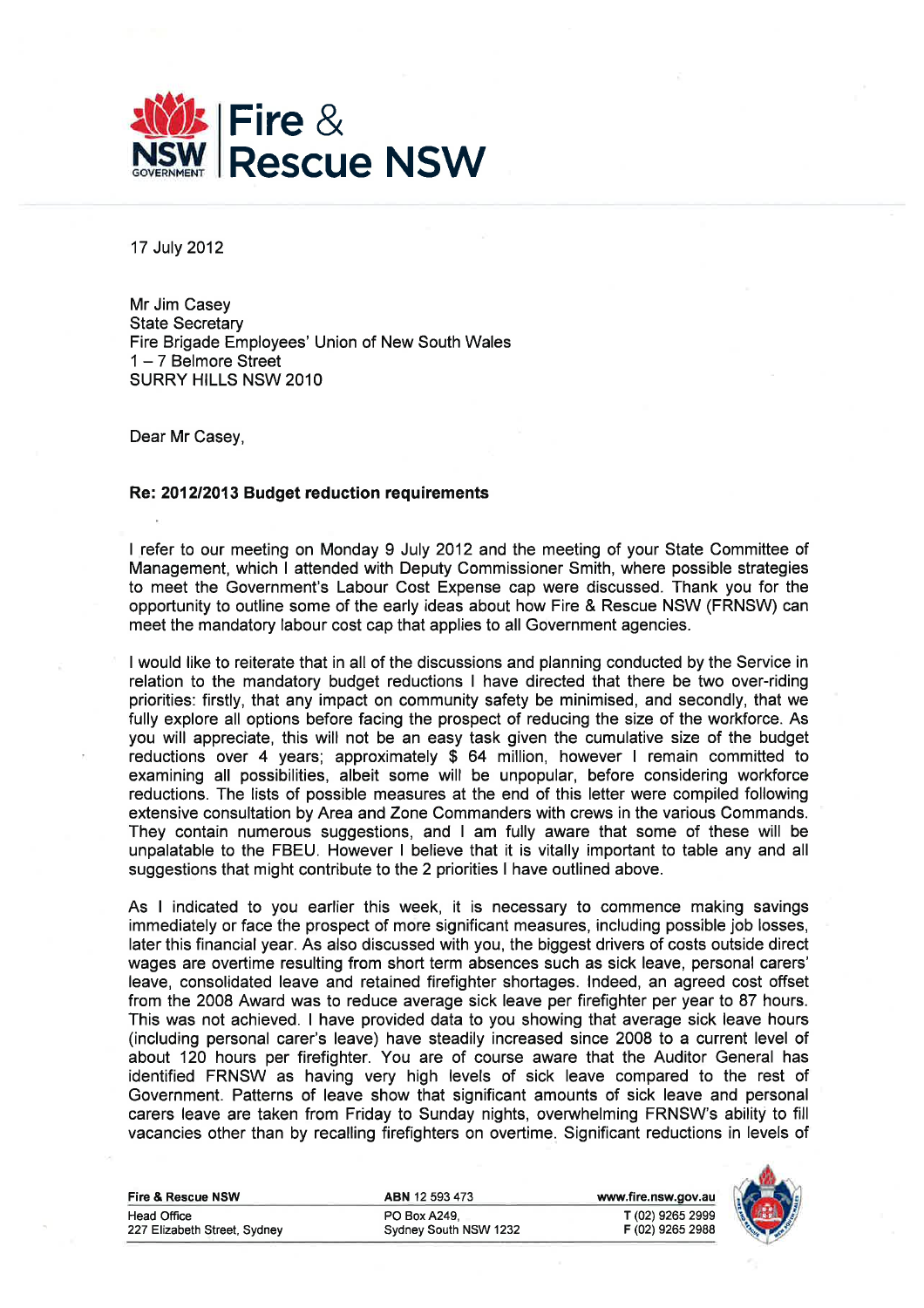sick and personal carers' leave, particularly in these peak periods, would have a direct effect on costs through a reduction in overtime (which in 2011112 exceeded the \$17M budget by more than \$7M).

As a result of widespread consultation conducted by Area and Zone Commanders with officers and firefighters, a range of possible measures have been identified and will be either pursued or further analysed. I am aware that taking identified permanent and retained fire stations off-line temporarily in the event of short term staff absences (also known as "TOLing") will be unpopular, yet no other savings measure, singularly or together with other measures, has to date been identified that will deliver cost reductions sufficient to avoid workforce reductions. lt is my hope that changes in patterns and levels of sick and personal carers' leave may reduce the need for TOLing, however until that occurs there are no other options available that will ensure the required reductions are met.

Significant planning and analysis has taken place which has identified a small number of stations which can be taken offline temporarily without adversely affecting service delivery. The process that will be adopted is as follows: where a station's strength drops below SO & 3 due to staff absence and the vacancy cannot be covered by relief staff or out duty, the station will be temporarily taken off line. Remaining staff at the station will be redeployed to perform relief at alternative locations. lf the station is not at an idéntified location that can be covered by adjoining stations, a "move-up" and/or "stand-by" by another station will be organised as required. Such an arrangement is considered to be fairer, in that personnel at the handful of 'TOL" stations will not be continually allocated relieving duties.

To reduce the need for TOLing, improved attendance management is essential. You will note in the attached lists of possìble measures, there are suggestions about providing more flexibility in the taking of leave and performing part change of shifts. lt is important to recognise the feedback from station forums that whilst current leave arrangements are easily administered, they provide very little flexibility. I note that the Award provides for FRNSW to implement further measures if Attendance Management Protocols (AMP) do not achieve the agreed reductions in sick leave (ie, average of 87 hours). Because the AMP has not been successful, I will write to you separately to commence discussions about required changes aimed at better managing absenteeism. FRNSW is also mindful that employee morale and engagement can be a factor in absenteeism, and there has been significant feedback as part of the future planning and following my letter to all staff recently, that this must be an area of analysis and action. I would appreciate any views or suggestions you might have in this regard.

ln addition to TOLing stations a number of other operational reforms that will generate savings have been identified. For example I will be writing to you separately seeking a meeting in order to outline how a system of selective deployment to incidents where there are both permanent and retained fire stations, and single pump response to certain identified Automatic Fire Alarm (AFA) calls would operate, as well as some proposed staffing changes.

At the State Committee of Management meeting which I attended, questions were asked about corporate services positions. I wish to confirm my advice at that meéting that FRNSW already benchmarks as having very lean and efficient corporate services - we have a ratio of just 1.1 corporate services people to each fire station. Budgets in all corporate services areas have already been subject to reductions and efficiency dividends, to the point that further reductions would adversely impact the ability to provide essential services to firefighters, for example payroll. Nevertheless, all areas are examining whether there may be further opportunities for possible efficiencies. As well as the reductions already in place in corporate services areas, I have decided to make savings by reducing the size of the Executive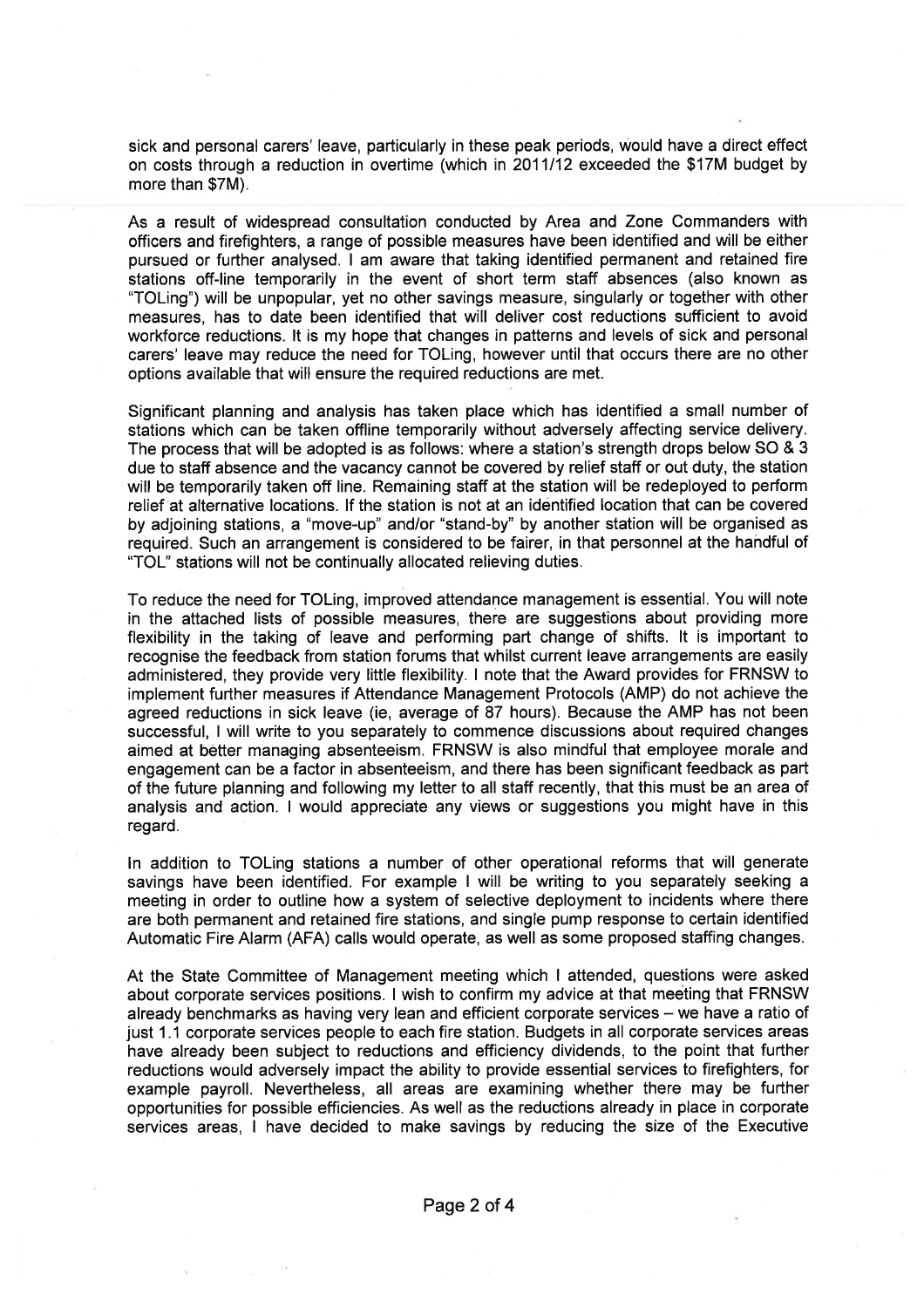Leadership Team through the deletion of the Senior Executive Service Level 3 position of Director Strategy and lnnovation.

Ae indicated previously, consultation with officers and firefighters also identified a large number of possible changes and reforms that may assist in reducing labour costs. The following list is not exhaustive, and I seek the FBEUs views and input. I would also welcome suggestions on new and innovative solutions that will help to avoid workforce reductions and the need for TOLing. You will note that some of the listed suggestions have already been informally discussed between the parties. Obviously though, most will require extensive consultation, particularly where Award changes would be required.

## Savings / Revenue measures being considered:

## Short Term

- . Filling of Retained Firefighter shortages by permanent and retained firefighters paid at single time rates.
- o At stations with mixed crewing, Permanent Firefighters being supplemented / replaced by on call Retained Firefighters for short term absences to prevent the station being TOL'ed.
- . Station Officers at Station Officer Only/Retained Stations becoming Relieving Officers within a defined area.
- r Changed rosters at identified stations in Metropolitan North based on low workload, to free up firefighters for relief
- . A new Personal Carers Leave Policy to be managed at Area Command level, and changed evidentiary requirements (medical certificates in most cases).
- o Area Commands to also manage Long Service Leave (LSL) quotas and ballot for peek periods and making LSL available in one day lots e.9.10 and 14 hours (as per previous correspondence sent to the FBEU seeking agreement)
- . Cease the Annual Leave to Consolidated Leave trial and implement consolidated leave quotas, particularly on weekends.
- . Reduce the Relieving Corps and add firefighter strength at key stations to provide "inhouse" reliefs
- Remove payment of relieving allowances when at base stations.
- Review Permanent Award Clause 12.4 "Perform Relief duty outside Fire District".
- Remove the limit on Out Duties, and introduce roster system ("points system") to eliminate any possible disadvantage to individuals. Budgets devolved to station/zone level, so that each station/zone knows when the budget is about to be reached.
- Review the agreement regarding redeployed Katoomba and Wollongong Comms positions so that when the Wollongong water tanker is on line the appliance can be moved up to other permanent stations to keep the stations on line, or when the tanker is not fully staffed it can be TOL'ed and remaining staff utilised as reliefs. The water tanker not to be established at Katoomba, with the individuals instead attached to Katoomba Fire Station as inbuilt reliefs.
- . A Change of Shift Pooling System whereby firefighters would work shifts to earn "credits" and then be "paid back" by somebody else in the pool (this simplifies the process for firefighters who sometimes have difficulty finding people to perform a part change).
- . Ability for people on leave without pay to work part-time at single rates if available, eg firefighters on extended maternity leave who wish to work an occasional shift.
- o Retained water tankers utilised to move up at permanent stations and supplement a crew when there are short term absences.